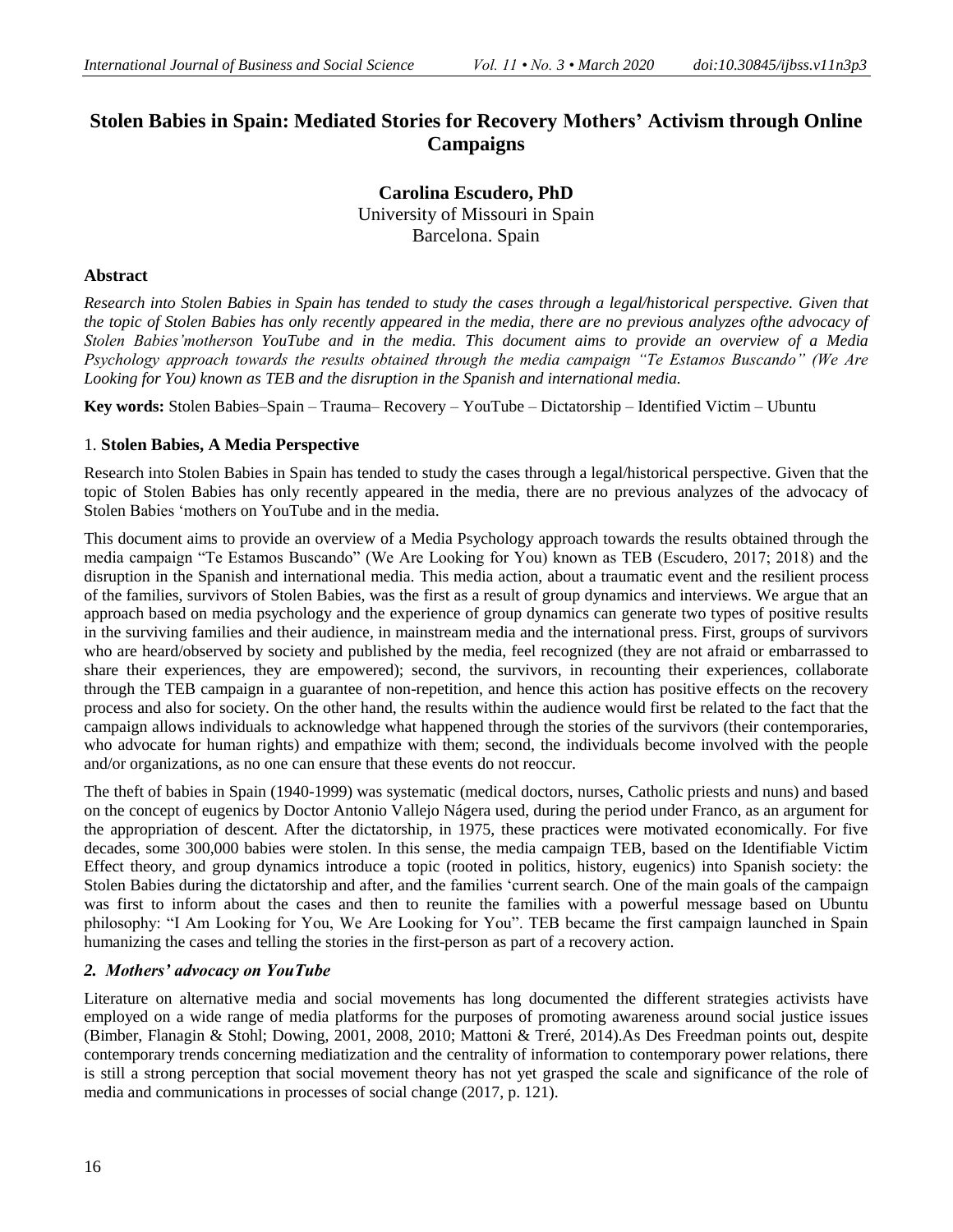TheStolen Babies media campaign, presented on YouTube and shared on other platforms, demonstrates the activists' decision and need to change the structure and content of their messages in order to produce empathy in the public and put pressure on journalists: they talk about past events, the dictatorship and the effects of a lack of historical memory in the present. The dictator Franco and his policy on women's health and morality was part of the campaign. The Stolen Babies organizations decided to upload their campaign to YouTube in order to persuade new generations, and to potentially reach their children, the Stolen Babies. Louisa Ha, in her analysis of YouTube as a Global Online Video Portal and an Alternative to TV, indicated how YouTube is part of the online video diet of users, especially millennials, who are our future and don't use traditional media anymore, relying on online content (2018, pp.4).

Freedman (2017), in his theorization about the social movement theory and the media, has suggested that activists have long been committed to creating their own channels of communication via radical media and distributed technologies, in order to promote their own viewpoints and to mobilize people in search of social justice (pp.120).

#### *3. Socio historical factors*

Francisco Franco made drastic changes to the way the Spanish population could live, think and act from 1939 until 1975. Franco won the Spanish Civil War (1936-39) and went on to establish a dictatorship. Since the end of the Spanish Civil War, its victims lived under repression; the Republicans (known as the Reds) lived in terror during Francoism. Extra-judicial executions took place after the Civil War was over, making the Republicans very wary of exposing themselves by denouncing human rights abuses (Valverde, 2012).

During the dictatorship, women were ordered to preserve their chastity and re-conquer the household. Women's chastity was to be considered the most valuable of all feminine virtues, and those women violating in any way these public morals were to be considered a danger to the social order (Morcillo Gómez, 2015, p.193). Throughout Franco's dictatorship, women were considered subordinate to men, to medical doctors, to church representatives. Women not in line with the dictatorship were persecuted, imprisoned and murdered - like many men- but they also had to face sexual violence, electric shocks and the theft of their children (Bueno-Morales & González-Besteiro, 2018).

Women's marginalization was justified by Nágera in "Social Medicine and Mental Hygiene" (1943, in Campos & González de Pablo, 2016; p.122) and later in "The Wisdom of the Home. Before you get married" (1946). In the former, Nágera explained why the race needed to be cleansed and improved by following his instructions, and in the latter he provided moral advice as well as justifications: "The precepts of eugenics can prevent morbid offspring‖(Morcillo Gómez, 2015; p.139).

The Catholic Church was the right hand of Francoism: women were obliged to stop working once they got married, and only after 1961 were they allowed to continue working, with their husband's permission. In addition, they also needed marital permission for certain business transactions (Barrenechea Lopez; 2018, p.34).

Franco, Vallejo Nágera and the Catholic Church worked together to define a lifestyle that was good and accepted. It was this that paved the way for psychological brainwashing; having people believe that Republicans and people that were not Catholic deserved to be cast aside and even experimented on, so that the "red gene" and other opposition could be eradicated from the community and hence not infect the Spanish population.

In 1940, the robbery of children became legal; the government's policy was based on separating babies and children from "red gene" families. From then on, the practice of stealing babies only became easier and more straightforward. Records show that 9,000 children of political enemies were taken in 1943, and another 12,000 were taken in 1944 (Fotheringham, 2011).

It is estimated that the number of people affected by the Stolen Babies practice amounts to 180,000 (Marlasca, 2014). The Stolen Babies period can be divided into two: first, the period of the 1960's (political motivation and eugenics, the children were separated from their Republican mothers in prison settings in an attempt to eradicate any trace of the "red gene" in opposition to Franco). The second period dates from the end of the 1960's until 1999. After the transition to democracy in 1978, the number of Stolen Babies decreased but the practice continued. As Aguilar specifies, the stealing of babies continued in private and public hospitals for some time after democracy and this is related to the fact that many people working for Franco's regime continued working in public offices during democracy (2013 in Barrenechea-Lopez, 2017; p.29). But the modification of the adoption law in 1987 provided greater control and documentation of births and adoptions(Bueno-Morales & González-Besteiro, 2018; p.157).

Considering the number of families affected by the theft of babies and the number of years in which these systematic robberies occurred, we may confirm that we are dealing with a severe traumatic event as suggested by Herman: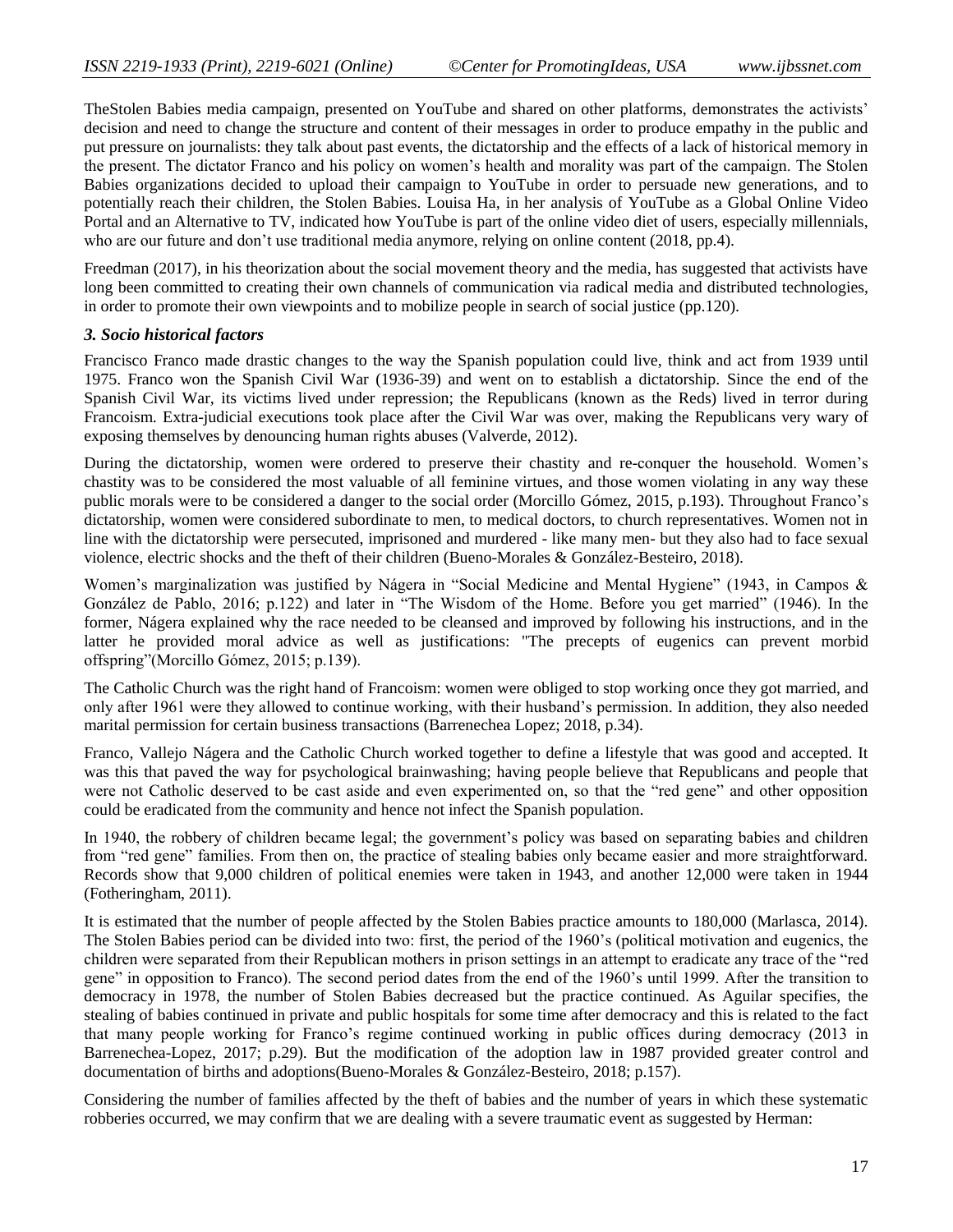―There is a simple, direct relationship between the severity of the trauma and its psychological impact, whether that impact is measured in terms of the number of people affected or the intensity and duration of harm" (1992; p.57).

## **3.1 A systematic practice to be shared via a campaign**

According to victims' testimonies and literature, the stealing of babies in hospitals during and after Franco was not committed by State agents. The individuals involved were: doctors, midwifes, anesthetists, nuns. They were able to perform acts that infringed on basic human values and rights by following a systematic policy.

In Stolen Babies cases, the term systematic has been understood as either an organized plan in furtherance of a common policy, which follows a regular pattern and results in a continuous commission of acts, or as "patterns of crimes" such that the crimes constitute a "non-accidental repetition of similar criminal conduct on a regular basis" (Katanga and NgudjoloChii, in Barrenechea-López, 2017; p.48).

In addition, the families' testimonies from Andalusia, Catalonia, the Basque Country and even the two British mothers' cases -their babies stolen during the time they lived in Spain- confirm the existence of a clear pattern: drugs were administered without the women's consent during labor and even after labor; the lack of information about the babies' illness or death; the falsification of documents about the babies' deaths or illnesses; the falsification of documents in which adoptive families became the biological parents. Bueno-Morales & González-Besteiro developed the *modus operandi*:

The couple interested in "adopting" a baby used to go visit the parish priest or chaplain of the church to which they belonged. The priest acted within the network giving support to the family in regard to their discretion, morality, solvency and reliability. In this way the petition was transferred to a nun who acted as a nurse or social worker of some clinic, maternity or a house for single mothers. After waiting between 7 months and a year, the couple was contacted to go to one of these places and pick up the baby. The baby used to be registered as a biological child (2018; p. 130).

In Spain, women's decision-making and dignity was denigrated when they had their babies taken away from them under the pretext that they were too sick or dead. After being told, in most cases the mother was isolated from the family and other mothers. The babies were separated from their mothers without the latter's consent. On some occasions, the doctors or nurses would tell the mothers about their dead babies when they were still under the effects of anesthesia or simply tell their husbands.

## **3.2 Political and legal aspects**

The Amnesty Law known as Law 46/1977, 15 October was passed after Franco's death (1975). Using this law, Spanish justice refuses to investigate the crimes committed during the dictatorship, in addition to using the principle of nonretroactivity (de Greiff, 2014).

However, the most recent complaints have been of the theft of babies both during and after the Franco regime, representing the recognition of a systematic practice, exposed by Bueno-Morales & González-Besteiro:

The systematic theft of children, investigated by the National High Court for the period 1940-1954, in addition to the other reports of stolen babies that have been added during democracy, constitute crimes against humanity classified in Article 607 bis of the Spanish Penal Code and in international law, because it is a systematic and organized attack against the civilian population (2018; pp.132-133).

## **4. Theory**

## **4.1 Trauma and media**

The effect of exposure to a traumatic event on the health of Stolen Babies' survivors from Spain has not received considerable attention in the literature. Much of the research, carried out in diverse sociocultural contexts, shows that sociopolitical events of a traumatic nature affect the physical health and quality of life of affected individuals and groups by altering their grieving processes or inducing negative emotions.

Iribarren, Prolo, Neagos, Chiappelli define post-traumatic stress disorder, or PTSD as: the psychiatric disorder that can result from the experience or witnessing of traumatic or life-threatening events, such as terrorist attacks, violent crime and abuse, military combat, natural disasters, serious accidents or violent personal assaults (2005, p.503).

As can be seen in other studies on PTSD, the stress that results from these types of traumatic events, precipitates a spectrum of psycho-emotional outcomes such as the altering of belief systems and the modification of relationships with others and with oneself (Martín Baró, 1990; Lira 1991; Kordon 1995; Beristain 1999; Pederson, 2002; Pérez Sales, 2006, 2012). In addition, many of these impacts are not only related to the traumatic event but also to the context of persecution and impunity in which the survivors have lived (Cabrera, Beristain, Jiménez, Páez, 2006, Arnoso Martínez, Pérez Sales, 2012).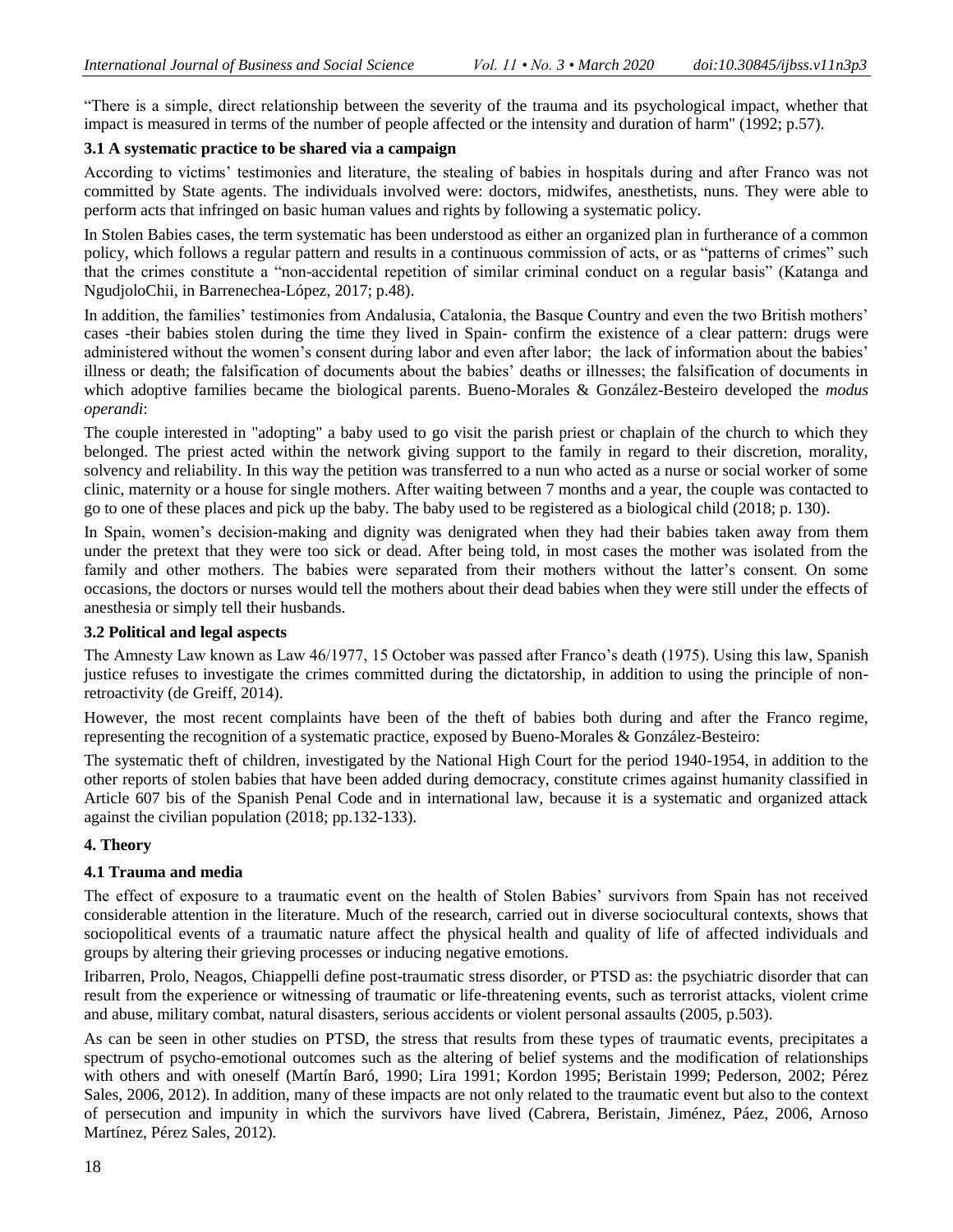In terms of impunity, and in line with this argument, the Guatemalan historical memory report "Never Again" lends importance to the definition of impunity: understood as the absence or insufficiency of investigation, trial and punishment of those responsible for human rights violations, adding new political and psychosocial implications in the social fabric to those produced by the traumatic event (ODHAG, 1998).

#### **4.2 Group dynamics**

"These people, this group has become my family. They understand me when I cry and I'm speechless", says Carmen Carrasco from SOS Bebés Robados Catalunya. "The group dynamics changed my life. I have been able to put words to sensations that I had been carrying inside my body for more than 30 years", says Ana PaézGarro, another survivor from the Catalan organization. What is expressed by these mothers corresponds to the statements made by Herman regarding the group:

The solidarity of a group provides the strongest protection against terror and despair, and the strongest antidote to traumatic experience. Trauma isolates; the group re-creates a sense of belonging. Trauma shames and stigmatizes; the group bears witness and affirms. Trauma degrades the victim; the group exalts her. Trauma dehumanizes the victim; the group restores her humanity (1992; p.214).

In addition, Harvey argues that "Because traumatized people feel so alienated by their experience, survivor groups have a special place in the recovery process. Such groups afford a degree of support and understanding that is simply not available in the survivor's ordinary social environment" (1991, in Herman, 1992; p.215).

While the approach to emotions can be very broad, through TEB we have focused on individual and group emotions that emerged during group dynamics (GD), and how the group became a safe space, a space of trust. In that sense, we started from the premise that despite the pain and the impact of violence, diverse experiences demonstrate the ability of the human being to face traumatic experiences and even learn from experience (Vera, Carbelo & Vecina, 2006). As part of the GD experiences, the resilience training included two relevant aspects presented in a varied body of research (Bonanno, Wortman et al, 2002; Bonanno & Kaltman, 2001; Poseck, B. V., Baquero-Carbelo, B., Vecina Jiménez, M.L., 2006): resisting the event and rebuilding oneself from it. The resistance observed in the Stolen Babies organizations gives rise to mechanisms that provide a social meaning to individual intrusive memories of collective traumatic events. Both authors have argued that this process transforms individual suffering into social testimony and also into a political weapon, all of which seems to serve to diminish symptomatology (Beker & Lira, 1989; Arnoso Martínez & Perez Sales, 2012).

## *5.Media campaign design*

TEB was the first campaign designed and launched in Spain to empower the Stolen Babies' survivors through group dynamics, resilient communication and Ubuntu practices. The group dynamics actions were held in Barcelona with 15 families from SOS Stolen Babies Catalonia. The focus on the survivors corresponds to Herman's observation: "The study of psychological trauma must constantly contend with this tendency to discredit the victim or to render her invisible" (1992, p.8). The TEB campaign gives the survivors a voice: they speak in front of the camera, tell their stories and describe who they are looking for (based on the Identified Victim theory, Ubuntu practices and resilient communication). Even if these cases were covered in mass media in Spain from a political, historical and social perspective, through TEB we put forward a different way to treat the survivors and focus on possible actions in the present. As Ross suggests, "The media can further counteract the powerfully magnetic pull of the trauma vortex by consciously tipping or evening out the scale toward the coverage of positive and uplifting events" (2003; p.107).

In order to gain more spaces, the campaign had to advise, inform, advocate, and reinforce rather than simply exhorting, because only the individual can grasp the various aspects of their social context (Paisley, 1998; Rice and Atkin, 2009; p.439).

#### **5.1 Ubuntu practice**

The TEB campaign message "I am looking for you, We are looking for you" is inspired by the Ubuntu philosophy and its objective is to promote the survivors' reparation, in Herman's words: "The restauration of social bonds begins with the discovery that one is not alone"  $(1992; p.98)$ .

Concentrating exclusively on the facets of Ubuntu, Battle (2000) defines Ubuntu as a concept that has particular resonance with those concerned with building civil society, enhancing community relations and promoting social cohesion. In the TEB campaign, Ubuntu philosophy is manifest in the relation between the individual and the "we"; the "we" represents the group ability to accomplish things that may only be done with others.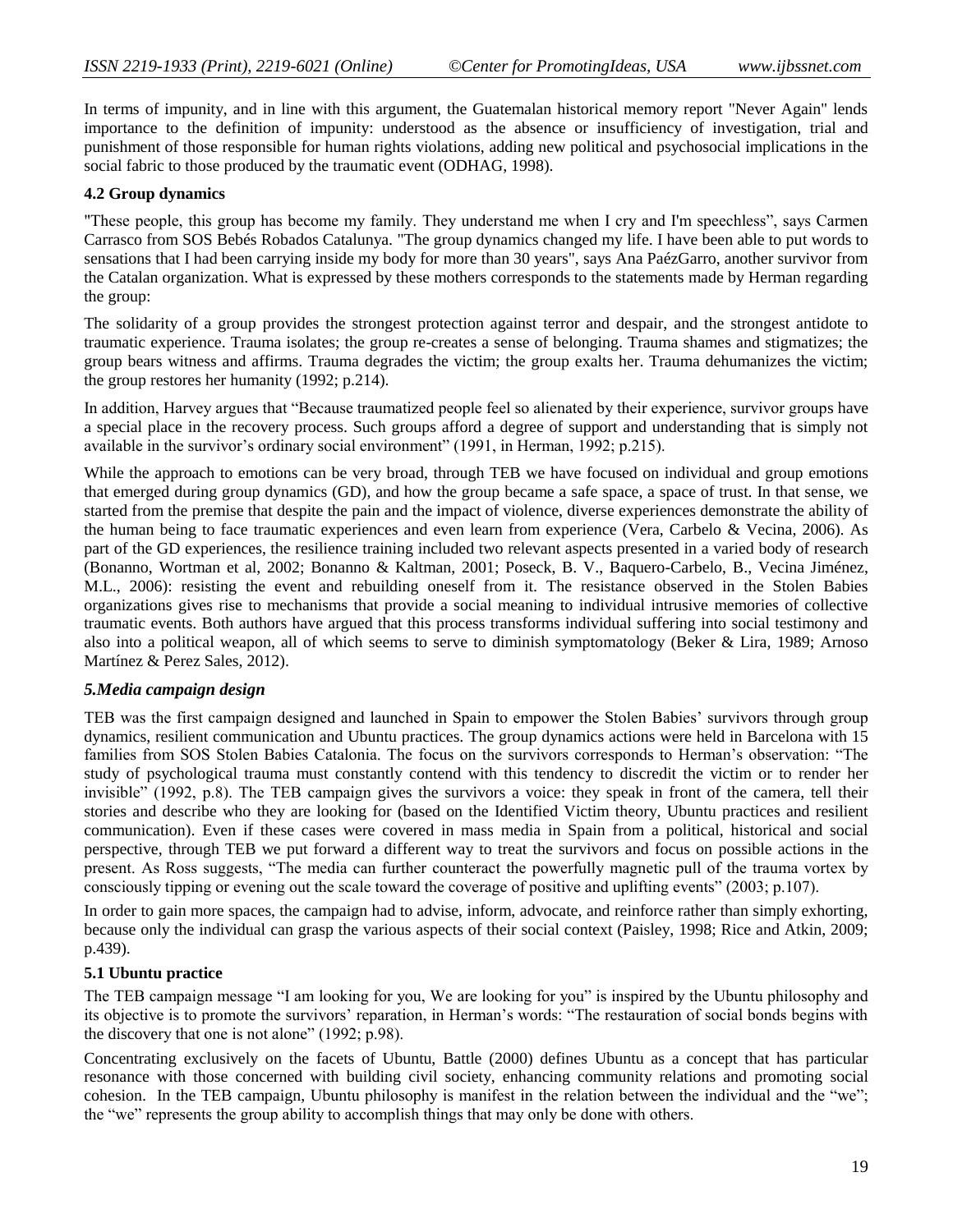These groups are networks marked by an "affirmation and acceptance" of others, and represented in the TEB campaign as "I am looking for you, We are looking for you". These relationships and networks are organic and voluntary rather than "associative instrumentalism" (Battle,  $2000$ ; p.2).

## **5.2 Identified Victim Effect**

Inspired by the theory and effects of the identifiable victim, at the end of the TEB campaign, the families' cases are portrayed. "I am Isabel, your mother. You were born on April 29th, 1983, Maternitat de Barcelona. I'm Looking For You, We are Looking For You. "

Studies carried out by Jenni & Loewenstein (1997) argue that identifiable victims seem to produce a greater empathic response, accompanied by greater willingness to make personal sacrifices to provide aid. The authors observed that:

―situations with identifiable victims are often characterized by all the major factors that convey vividness: the stories are very emotional (victims featured in the media are often particularly sympathetic, helpless, or blameless), we see visual images of the victim in newspapers and on television, and we see the events unfold in real-time—without the emotional distance provided by a historical perspective" (1997; p.237). In this regard, the UN Rapporteur de Greiff, argued:

―Victim's participation implies the recognition of victims as rights holders, which is tremendously empowering for them and others in the experience of being afforded the respect of formal State institutions. This contributes to victims gaining a space in the public sphere" (2014; p.19).

#### **5.3 TEB components**

All communication campaigns and their components involve a wide array of ethical issues, from underlying assumptions (such as individual or social causes) to actual intervention choices, although they are usually implicit and embedded within campaign decision-making processes (Guttman, 2003, Rice & Atkin, 2009, p.439). In the TEB campaign, identifying and resolving these ethical issues has both moral aspects (trauma recognition and restauration) and practical benefits (the organizations received more attention, recognition and respect).

Atkin (2001) argued that campaigns may seek to develop a product line or continuum of intended outcomes, so that audiences with different levels of receptivity or resistance can find a comfortable location within the campaign mix (p. 440).

One of the theories we included in the TEB campaign was based on Social Learning (Bandura, 1977b; Flora, 2001, Rice and Atkin, 2009): Individuals are likely to exhibit behavior similar to that of role models who are credible, who explicitly model intended behaviors, and who receive appropriate negative or positive reinforcements.

TEB also integrates media and interpersonal communications, and in that sense the campaign conducts and involves activities at and by the community level (Bracht, 2001). The social engagement observed through TEB corresponds to Dearing's statement: "Social change occurs because of complementary and reinforcing information circulating through social and organized systems that constitute a community...[by means of] multiple positively related interventions at multiple levels of impact with a given geographic area" (2001, p.305; Rice and Atkin, 2009, p. 455).

In this sense, Herman (1992) makes a valid point related to the victims' stories and public reactions: "Sharing the traumatic experience with others is a precondition for the restitution of a sense of a meaningful world (...) The response of the community has a powerful influence on the ultimate resolution of the trauma. Restoration of the breach between the traumatized person and the community depends, first, upon public acknowledgment of the traumatic event and, second, upon some form of community action" (p.70).

# *6. Conclusions*

The evaluation of the TEB campaign's impact implies taking into account the qualitative aspects that were expected, to which have been added those that emerged during and following its presentation. In this sense, as Valente specifies: ―Evaluation is the systematic application of research procedures to understand the conceptualization, design, implementation, and utility of interventions" (2001; Rice  $\&$  Atkin, 2009, p.457).

To analyze the TEB's effects, we have taken into consideration six campaign factors as designed by Flay and Cook (1989), and adapted to this specific experience:

1) The audience. 90% of the audience was from Spanish or Latin American countries. The TEB received 1,614 views on Vimeo -Spanish version- and 173 views on the English version. The campaign was published and covered in six countries: Spain, Argentina, Chile, Mexico, Russia, Venezuela. The TEB campaign was published in 32 media (press and online).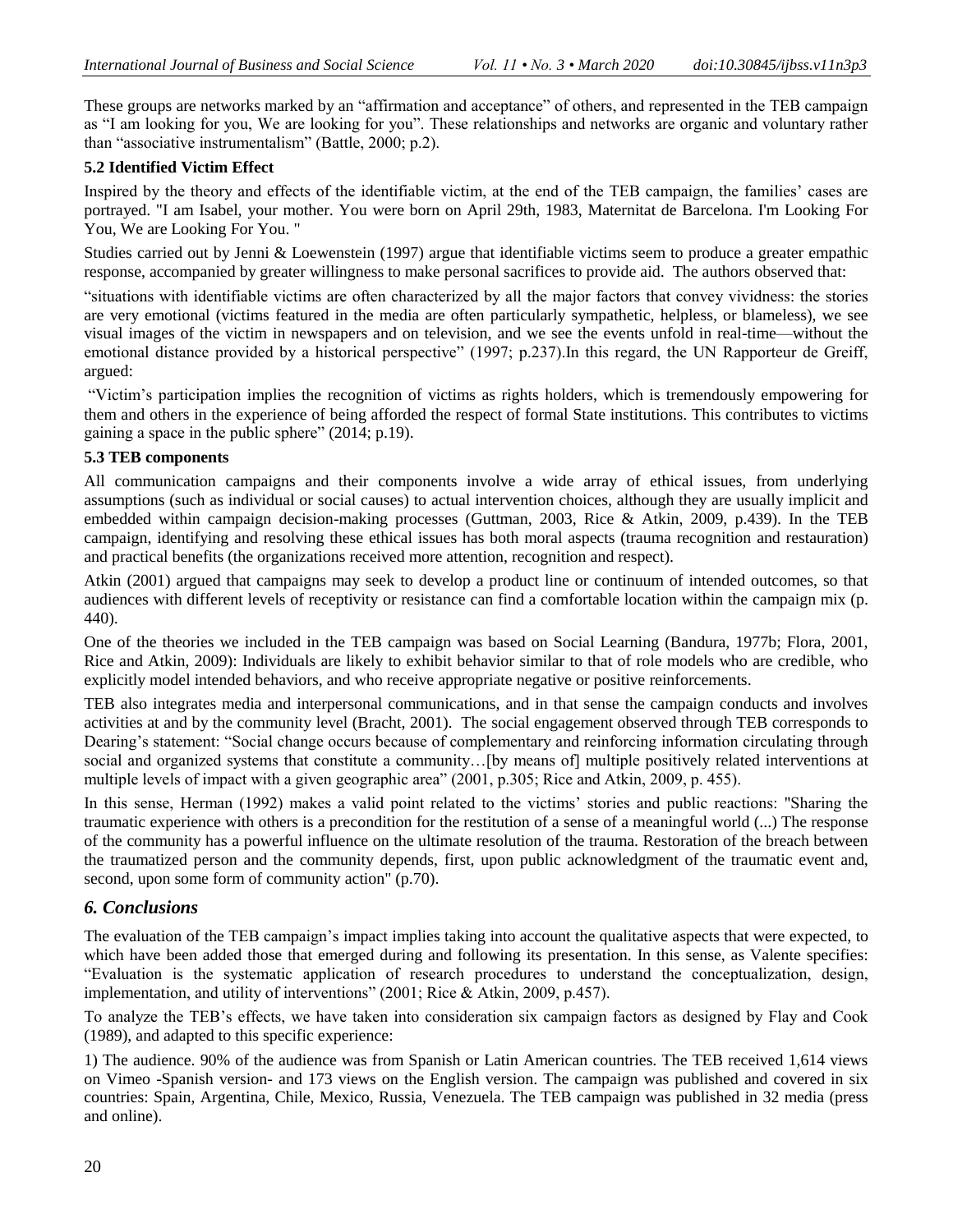2) Implementation of the planned campaign components. As planned, the SOS BebésRobados survivors organized a public presentation, a press conference hosted by the survivors and the media campaign director. After the official presentation, the organization sent press releases (in Spanish, Catalan and Basque) about the presentation including the campaign link and pictures.

3) TEB's effectiveness. The TEB campaign achieved and influenced the Stolen Babies treatment in the media: many Stolen Babies survivors taking part in the campaign were invited to talk about the group dynamics, their experiences and the campaign experience. Communication between journalists and survivors took on a different tone and perspective. After TEB, they were not treated or presented as victims, but as survivors. As Paisley pointed out, also crucial to the success of campaigns is the ability to become an important and enduring part of the public agenda, and to obtain first-party entitlement for significant stakeholders (Paisley, 2001; Rice and Atkin, 2009, p.438).

4) Impacts on larger aggregations. Since the campaign was launched in May 2017, around 100 families contacted the SOS Stolen Babies organization by email to ask for advice and to join their meetings in Barcelona. The Mayor of Barcelona received the survivors, pledged support and proposed to host the second edition of TEB. In September 2017 the International Platform TEB was created by the survivors, using the campaign name in order to reinforce their actions in Spain and abroad. This platform is active in Granada, Catalonia, Basque Country, Valencia, Navarra and London. In addition, images, campaign slogans and the campaign logo were used as a part of the book "Stolen Babies" in Andalusia"(Buenos Morales & González-Besteiro); and images from the campaign appear in the German documentary produced by ARTE "Franco's Legacy" (Bremer, 2017). The disruption resulting from this case can be considered to have played a part in instigating negotiations with politicians from Spain and Europe. According to Castells (2011) true power brokers utilize mediated communication to negotiate, affirm and legitimize their dominant position in society. The media represents the vehicles through which power is enacted.

5) Cost/ Effectiveness. This concerns the aims of the project, its presence in the media and easy analyses for the organizations. As Louisa Ha indicated, YouTube metrics matter much more to the creators than the non-creator ordinary audience (2018, p.172).

6) Causal processes. The impact and effects of the campaign also promoted the necessity for an historical memory dialogue in Spain, which is in accordance with the European Parliament Commission working on the Spanish Stolen Babies cases. Writers, celebrities and politicians also contacted the organizations in order to take part in the second edition. And following the campaign, various professionals and college students contacted the organization: 10 undergraduate research students, 3 academic researchers and correspondents from Italy, Poland, Netherlands, Turkey and Australia.

The TEB campaign has demonstrated within Spanish society and abroad, that it is possible to work on a topic that appears complex, painful and historical. TEB also promoted a way to mitigate the damage from the past, and a way to work with the survivors' reintegration, participation and empowerment. Although TEB has reached all its goals, we observe the need to expand the analysis of this campaign as well as the progress of the survivors.

#### *References*

- Arnoso-Martínez, M., Pérez-Sales, P. (2012) Argentina (1976-1983): Impacto y Afrontamiento Psicosocial de la Violencia Represiva. Universidad el País Vasco. XIII Congreso Virtual de Psiquiatría.com. Interpsiquis (pp.1- 6)
- Bajo, M., Blanco, A., Stavraki, M., Gandarillas, B., Cancela, A., Requero, B., and Díaz, D.; (2018) Post-traumatic cognitions and quality of life in terrorism victims: the role of well-being in indirect versus direct exposure Health and Quality of Life Outcomes (pp. 1-9)
- Barrenechea López, G. (2018) Gender in Transitional Justice Contexts: Reproductive Rights in the Spanish Case of Stolen Babies. Master Thesis. Faculty of Law, Lund University.
- Battle, M., (2000) A theology of community: the Ubuntu theology of Desmond Tutu, Interpretation. Vol. 54.2, UnionTheologySeminary (pp. 173-182)
- Bracht, N. (2001). Community partnership strategies in health campaigns. In Rice, R.E. & Atkin, C.A., (Eds.), Public communication campaigns (3rd ed., pp. 323-342) Thousand Oaks, CA:Sage.
- Bremer, I. (2017) Franco's Legacy. Consulted January 23<sup>rd</sup> 2020 [Online Available: https://www.promofest.org/films/francos-legacy-spains-stolen-children
- Bueno Morales, M.M., González Besteiro, J. M., (2018) Bebés Robados en Andalucía desde 1936. Buscando la Verdad, la justicia y la reparación. [Stolen babies in Andalusia since 1936. Looking for Truth, justice and reparation.]Ed. Dirección General de Memoria Democrática. Junta de Andalucía.